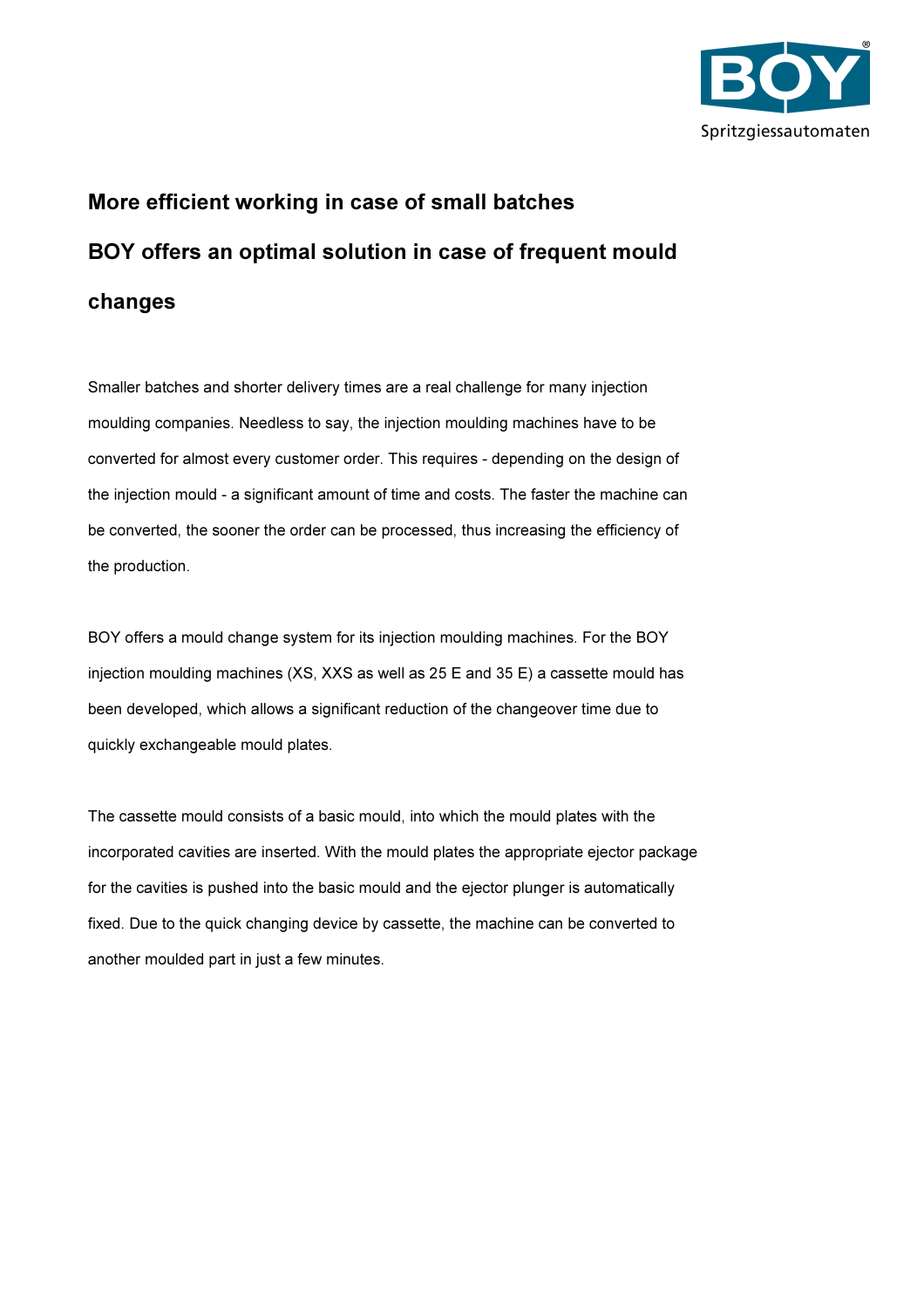



The cassette mould (with 3D-printed cavity insert) can be exchanged in a few simple steps.

This practical mould change system is increasingly used in prototype construction. Small batch sizes and frequent conversion are part of the day-to-day business. Printed mould plates, which are nowadays produced inexpensively and quickly and from different kinds of materials by modern 3D-printers, are becoming increasingly important.

If a mould part is injected and should / must be modified, just a new mould plate is required. The mould base frame can still be used and remains - perfectly aligned - in the injection moulding machine. The new or different mould insert has simply to be inserted and the parts production can start immediately. The costs for mould manufacturing can be significantly reduced and thus have a direct impact on the parts price. If the mould costs are lower, the converting work shorter and downtimes are kept to a minimum, the production costs of the moulded parts are correspondingly lower and make production more efficient.